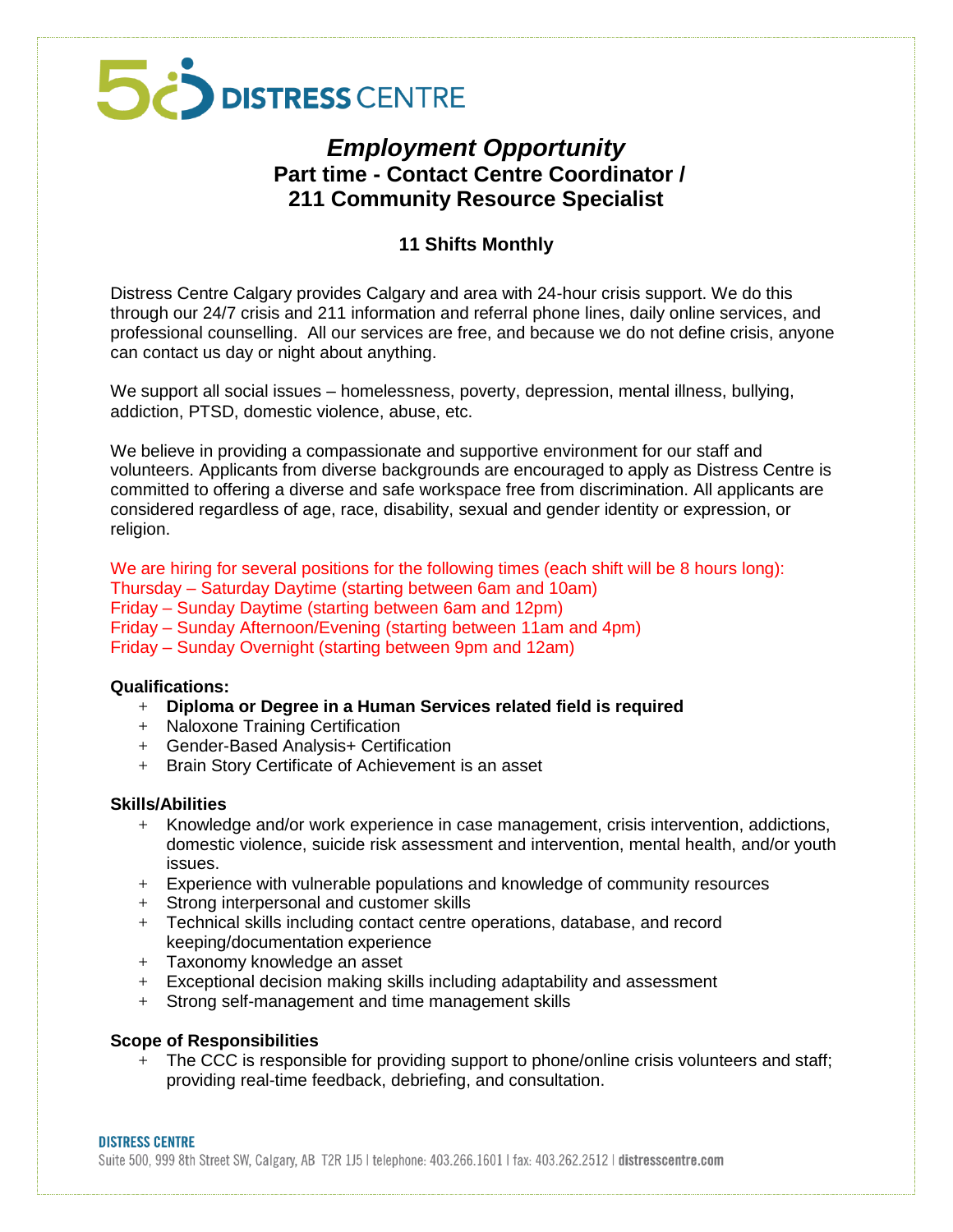## DISTRESS CENTRE

- $+$  The CRS role involves providing front line information, referral, and support to service users through the 211 related phone/online services.
- + The CRS Role involves answering 211 partnership lines- FVIL, BHL, Red Deer Social Diversion and 403-Seniors.
- + CCC and CRS work in collaboration and consultation with agency partners and other professionals.
- + CCC and CRS ensure crisis and 211 service users are supported within the guidelines of Distress Centre Calgary's policies and procedures.
- + CCC and CRS are responsible for notifying Contact Centre Team Leads of up-dates and concerns as they apply to contact centre volunteers, staff, procedures, and partnering agencies.

**The duties and responsibilities outlined above are representative but not all inclusive. Other related duties may be required.**

### **Benefit of joining Distress Centre:**

- Opportunity to be part of a team committed to social impact
- A diverse workplace and great working environment, including the opportunity to participate in wellness activities
- Ongoing training and skills development, including a staff development fund
- + Benefits, matched RRSP plan & competitive salary
- + Generous vacation package

### **Lines of Communication/Accountability**

+ Reports to the 211 Team Lead

### **Special Working Conditions/Shift Requirement**

- + 11 shifts monthly, (Thursday, Friday, Saturday)
- + Each shift is 8hours.
- + Shift coverage on Federal and Provisional Statutory holidays are required
- + Some onsite and some remote work, depending on current health protocols

#### **Training Requirement**

+ External applicants will need to complete an in-house facilitated 3 week training program, as well as a set number of coaching shifts consisting of on-the-job learning and skill development

### **Working during the pandemic:**

- We adhere to the Public Health Measures
- We have a comprehensive On-site work-site strategy
- We have different platforms aimed at supporting our team

As a condition of employment, the successful candidate will be required to be fully vaccinated against COVID-19 and provide proof of their vaccination status in accordance with Distress Centre Calgary COVID-19 Immunization and Safety policy, unless accommodated based on a medical condition or other protected ground defined under the Alberta Human Rights Act.